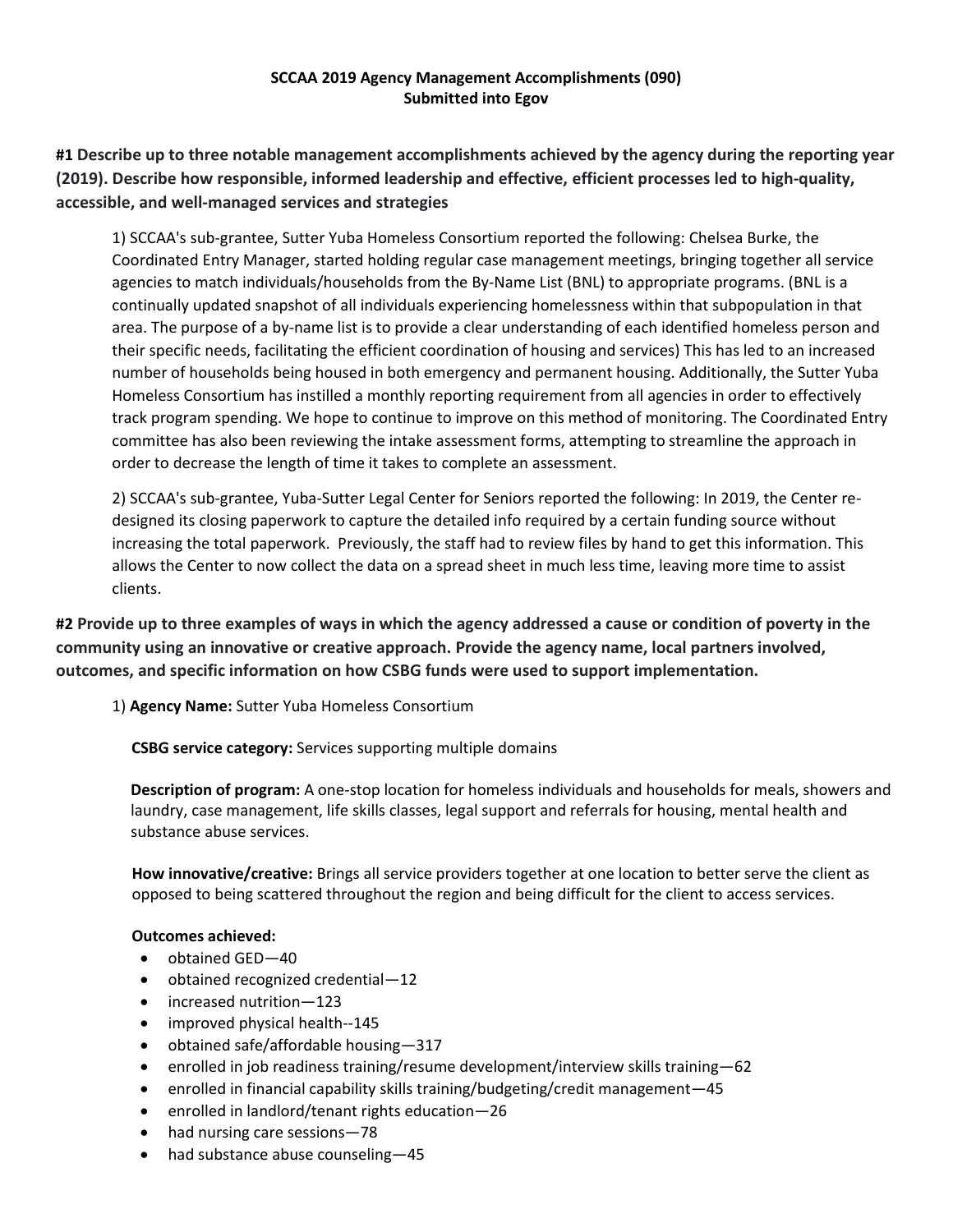- had mental health counseling-11
- received emergency clothing assistance--321

**How CSBG funds were used:** Funds from CSBG have been used to operate Coordinated Entry, including case management staffing and the provision of emergency shelter and rental assistance.

# **Local partners involved and how contributed:**

- Hands of Hope--provide service and center oversight
- Bridges to Housing--provide information and referral with rental deposits
- Behavioral Health--provide onsite counseling sessions
- Adventist Health--provide onsite medical care
- REST--provide shelter for families and single women during months of November-April
- Sutter County One Stop--provide onsite classes on computer lab training, effective interviewing, applications and presentation
- Therapists-provide onsite personal, group education and support groups counseling
- California Rural Legal Assistance--provide legal assistance regarding access to public benefits, assistance with employment issues, clearing remedies for individuals with criminal records and assistance with housing issues.
- Victim Witness/Probation--provide victim services on site and case by case therapy
- Casa de Esperanza-- provide onsite education, counseling and guidance to victims of personal violence
- Salvation Army--provide residential rehabilitation services

2) **Agency Name:** Yuba-Sutter Legal Center for Seniors

 **CSBG service category:** Other-Senior Legal Assistance/Services

**Description of program:** Provide free legal services and advocacy for low-income persons aged 60 and over in Sutter County to help them obtain or maintain their income, housing and medical care.

**How innovative/creative:** The Legal Center addressed the problem of providing services to seniors in Sutter County who are unable to come to their main office in Marysville due to transportation limitations by gaining access to the Yuba City Senior Center and Date Street Senior Housing Complex in Live Oak to meet with Live Oak residents.

**Outcomes achieved:** Approximately 12 seniors were enrolled/seen at the Senior Center in 2019 and 11 were enrolled/seen in Live Oak. All received assistance with powers of attorney, health care directives, debtor creditor counseling, and property transfers as a result of this initiative.

**How CSBG funds were used:** CSBG funds were used to pay the salaries of the paralegal, who saw clients at the Senior Center and the attorney who met with clients in Live Oak.

**Local partners involved and how contributed:** By partnering with Yuba City Senior Center Staff they are able to use a private room at the center to meet with clients and staff publicizes the services and encourages seniors to contact the Legal Center to make an appointment.

By partnering with The Housing Authority of Nevada, Sutter and Colusa Counties they are able to use a conference room at the Date Street Senior Housing Complex in Live Oak to meet with clients. The site is located on one of the main stops for the Live Oak inner city bus service and is easily accessible to seniors who do not drive or are disabled.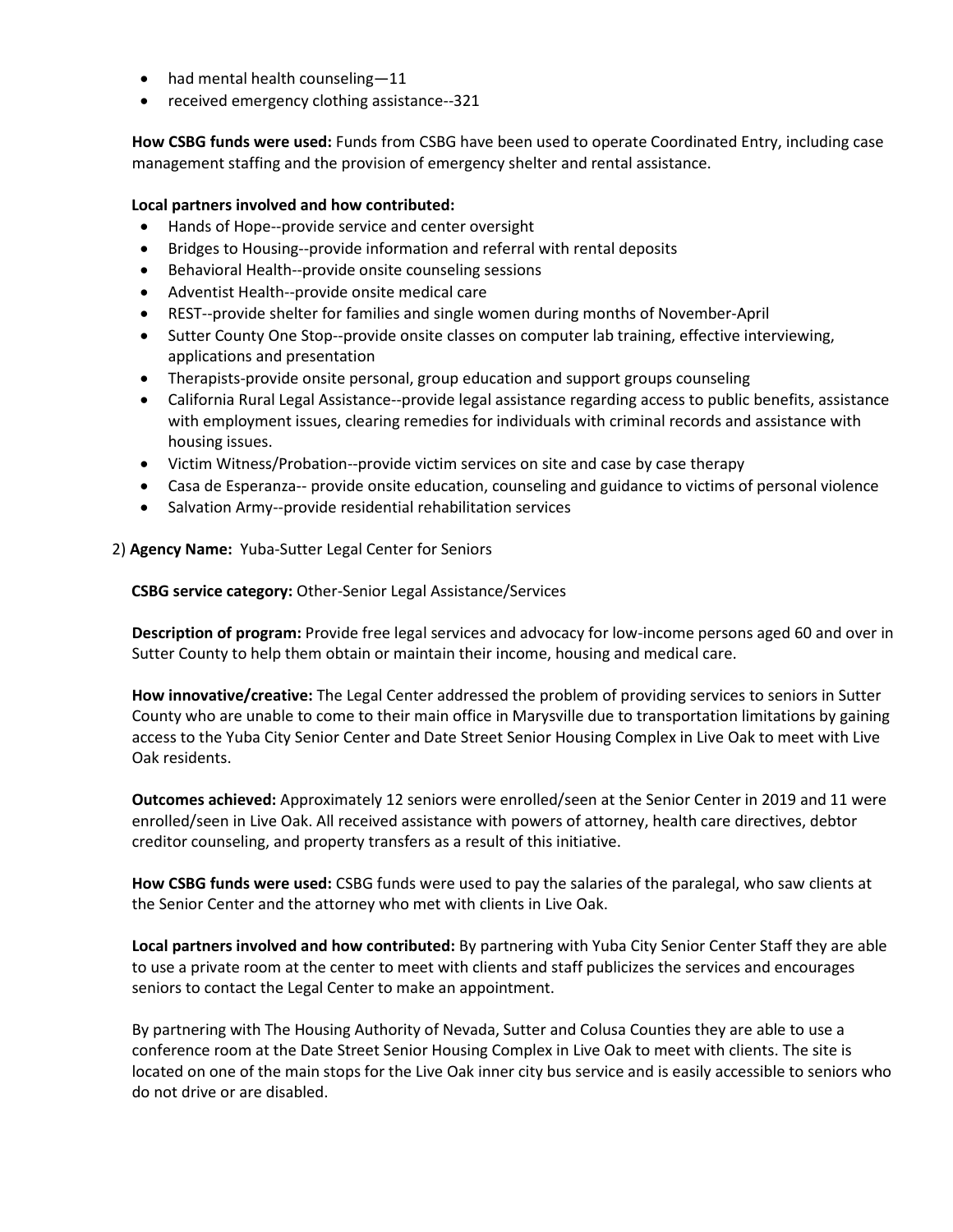**#3 Provide up to three examples of changes made by the agency to improve service delivery and enhance impact for individuals, families, and communities with low incomes based on their in-depth analysis of performance data.**

1) SCCAA's sub-grantee Sutter Yuba Homeless Consortium reported the following:

**Problem:** a high number not receiving timely services and long wait times to find housing

**Insight/change based on performance data:** Client satisfaction surveys indicated long wait times for case management and no housing plan being made.

**Changes made:** Coordinated Entry hired more peer mentors and lower level case managers to assist individuals/households experiencing homelessness remove some simple barriers before they even enter a shelter or permanent housing, including obtaining employment, obtaining social security benefits and drivers licenses, reconnecting with extended family for housing, etc. The additional staff has expedited services and diminished the number of homeless, diverting them from the emergency shelters, leaving the available shelter beds for the most vulnerable clients.

2) SCCAA's sub-grantee Yuba-Sutter Legal Center reported the following:

**Problem:** new criteria funders requiring and inefficiencies of finding out late in case management of need for access to insurance options/assistance

**Insight/change based on performance data:** funders negative finding and client interaction revealing insurance needs

**Changes made:** The Legal Center redesigned its client intake form to gather data on types of health insurance clients have. This helped to determine if referrals to other agencies or further assistance was necessary right up front and not finding out later. For example, seniors receiving Medicare or turning 65, may need referrals to the Health Insurance Counseling and Advocacy Program to counsel and help them select a Medicare supplement and/or prescription policy. Seniors without Medicare or unable to afford a Medicare supplement, might need a referral for Medi-Cal or the County Medical Services Program (CMSP). Part of the Legal Center's mission is to help clients apply and qualify for Medi-Cal or CMSP.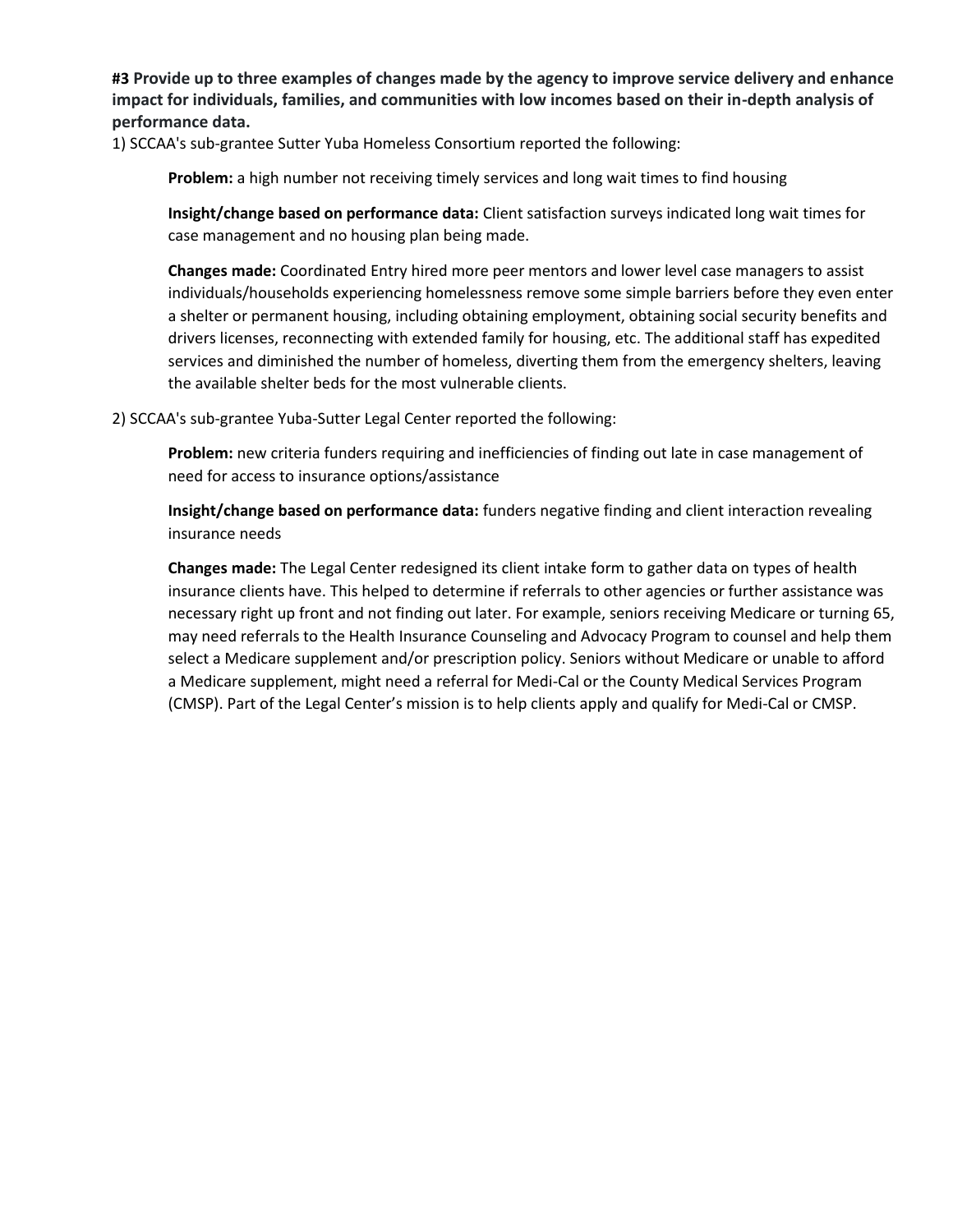| NorCal   |                | Yuba Sutter |                     |
|----------|----------------|-------------|---------------------|
| Services | Sutter Yuba    | Legal       |                     |
| for Deaf | Homeless       | Services    |                     |
| actual   | Consortium     | actual      | <b>Total actual</b> |
| results  | actual results | results     | results             |

٦

#### **2019 Sutter County Community Action Agency**

**Module 4‐Green NPI Tabs‐Annual 1. Employment Indicate** 

| <b>1. Employment indicators</b>                                                                               |    |    |
|---------------------------------------------------------------------------------------------------------------|----|----|
| A. The number of unemployed youth who obtained employment to gain skills or income.                           | 64 | 64 |
| B. number of unemployed adults who obtained employment (up to a living wage).                                 | 32 | 32 |
| C. number of unemployed adults who obtained and maintained employment for at least 90 days (up to a living    |    |    |
| wage).                                                                                                        | 32 | 32 |
| D. number of unemployed adults who obtained and maintained employment for at least 180 days (up to a living   |    |    |
| wage).                                                                                                        | 72 | 72 |
| E. number of unemployed adults who obtained employment (with a living wage or higher).                        | 14 | 15 |
| F. number of unemployed adults who obtained and maintained employment for at least 90 days (with a living     |    |    |
| wage or higher).                                                                                              | 14 | 14 |
| G. number of unemployed adults who obtained and maintained employment for at least 180 days (with a living    |    |    |
| wage or higher).                                                                                              | 62 | 62 |
| H. number of employed participants in a career-advancement related program who entered or transitioned into a |    |    |
| position that provided increased income and/or benefits.                                                      | 17 | 17 |
| H. 1 Of the above, the number of employed participants who Increased income from employment through wage or   |    |    |
| salary amount increase.                                                                                       | 17 | 17 |
| H. 2 Of the above, the number of employed participants who increased income from employment through hours     |    |    |
| worked increase.                                                                                              | 11 | 11 |
|                                                                                                               |    |    |
| H. 3 Of the above, the number of employed participants who increased benefits related to employment.          | 11 | 11 |
| Z. Other Employment Outcome Indicator                                                                         |    | 0  |
|                                                                                                               |    | 0  |

## **2. Education and Cognitive Development Indicators**

| A.number of children (0 to 5) who demonstrated improved emergent literacy skills.                                                                         |              | 85  | 85  |
|-----------------------------------------------------------------------------------------------------------------------------------------------------------|--------------|-----|-----|
| B. number of children (0 to 5) who demonstrated skills for school readiness.                                                                              |              | 85  | 85  |
| C. number of children and youth who demonstrated improved positive approaches toward learning, including<br>improved attention skills. (auto total).      |              |     | 0   |
| C1 Early Childhood Education (ages 0-5)                                                                                                                   |              | 12  | 12  |
| C2 1st grade-8th grade                                                                                                                                    |              | 8   | 8   |
| C3 9th grade-12th grade                                                                                                                                   |              | 2   | 2   |
| D. number of children and youth who are achieving at basic grade level (academic, social, and other school success<br>skills). (auto total)               |              |     | o   |
| D1 Early Childhood Education (ages 0-5)                                                                                                                   |              | 12  | 13  |
| D2 1st grade-8th grade                                                                                                                                    |              | 8   | 9   |
| D3 9th grade-12th grade                                                                                                                                   |              | 2   | 3   |
| E. number of parents/caregivers who improved their home environments.                                                                                     | $\mathbf{1}$ | 160 | 161 |
| F. number of adults who demonstrated improved basic education.                                                                                            |              | 160 | 160 |
| G. number of individuals who obtained a high school diploma and/or obtained an equivalency certificate or<br>diploma.                                     |              | 40  | 40  |
| H. number of individuals who obtained a recognized credential, certificate, or degree relating to the achievement<br>of educational or vocational skills. |              | 12  | 12  |
| I. number of individuals who obtained an Associate's degree.                                                                                              |              |     | n   |
| J. number of individuals who obtained a Bachelor's degree.                                                                                                |              |     | n   |
| Z. Other Education and Cognitive Development Outocme Indicator                                                                                            |              |     | 0   |

# **3. Income and Asset Building Indicators**

| A. number of individuals who achieved and maintained capacity to meet basic needs for 90 days.  | 433 | 433 |
|-------------------------------------------------------------------------------------------------|-----|-----|
| B. number of individuals who achieved and maintained capacity to meet basic needs for 180 days. | 433 | 433 |
| C. number of individuals who opened a savings account or IDA.                                   | -99 | 99  |
| D. number of individuals who increased their savings.                                           | 92  | 92  |
| E. number of individuals who used their savings to purchase an asset.                           | 4   |     |
| E1 Of the above, the number of individuals who purchased a home.                                |     |     |
| F. number of individuals who improved their credit scores.                                      | 81  | 81  |
| G. number of individuals who increased their net worth.                                         |     |     |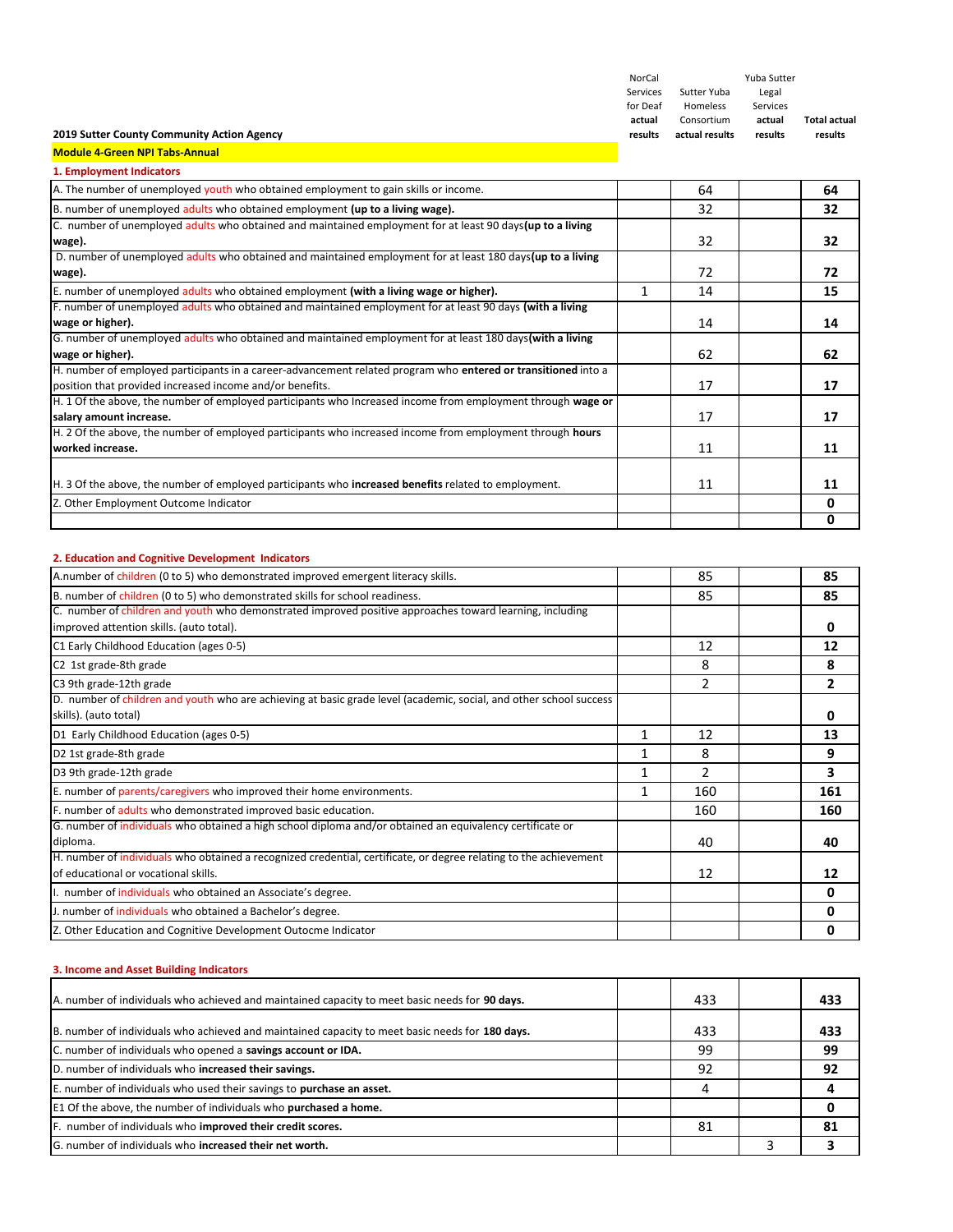|                                                                                                             | NorCal   |                | Yuba Sutter |              |
|-------------------------------------------------------------------------------------------------------------|----------|----------------|-------------|--------------|
|                                                                                                             | Services | Sutter Yuba    | Legal       |              |
|                                                                                                             | for Deaf | Homeless       | Services    |              |
|                                                                                                             | actual   | Consortium     | actual      | Total actual |
| 2019 Sutter County Community Action Agency                                                                  | results  | actual results | results     | results      |
|                                                                                                             |          |                |             |              |
| H. number of individuals engaged with the Community Action Agency who report improved financial well-being. |          | 40             |             | 41           |
| Z. Other Income and Asset Building Outcome Indicator                                                        |          |                |             |              |

#### **4. Housing Indicators**

| A. number of households experiencing homelessness who obtained safe temporary shelter.                                                                                                                                    |                | 547 |   | 547 |
|---------------------------------------------------------------------------------------------------------------------------------------------------------------------------------------------------------------------------|----------------|-----|---|-----|
| B. number of households who obtained safe and affordable housing.                                                                                                                                                         | 1              | 317 |   | 318 |
| C. number of households who maintained safe and affordable housing for 90 days.                                                                                                                                           |                | 307 |   | 307 |
| D. number of households who maintained safe and affordable housing for 180 days.                                                                                                                                          |                | 288 |   | 288 |
| E. number of households who avoided eviction.                                                                                                                                                                             |                |     | 3 | 3   |
| F. number of households who avoided foreclosure.                                                                                                                                                                          |                |     |   | 0   |
| G. number of households who experienced improved health and safety due to improvements within their home<br>(e.g. reduction or elimination of lead, radon, carbon dioxide and/or fire hazards or electrical issues, etc). |                | 8   |   | 8   |
| H. number of households with improved energy efficiency and/or energy burden reduction in their homes.                                                                                                                    |                |     |   | 0   |
| Z. Other Housing Outomce Indicator                                                                                                                                                                                        |                |     |   | 0   |
|                                                                                                                                                                                                                           |                |     |   | 0   |
| 5. Health and Social/Behavorial Development Indicators                                                                                                                                                                    |                |     |   |     |
| A. number of individuals who demonstrated increased nutrition skills (e.g. cooking, shopping, and growing food).                                                                                                          |                | 123 |   | 123 |
| B. number of individuals who demonstrated improved physical health and well-being.                                                                                                                                        | $\overline{2}$ | 145 |   | 147 |
| C. number of individuals who demonstrated improved mental and behavioral health and well-being.                                                                                                                           |                | 356 |   | 356 |
| D. number of individuals who improved skills related to the adult role of parents/ caregivers.                                                                                                                            |                | 343 |   | 343 |
| E. number of parents/caregivers who demonstrated increased sensitivity and responsiveness in their interactions<br>with their children.                                                                                   |                | 343 |   | 343 |
| F. number of seniors (65+) who maintained an independent living situation.                                                                                                                                                |                | 0   | 4 | 4   |
| G. number of individuals with disabilities who maintained an independent living situation.                                                                                                                                |                | 0   |   | 0   |
| H. number of individuals with chronic illness who maintained an independent living situation.                                                                                                                             |                |     |   | 0   |
| I. number of individuals with no recidivating event for six months.                                                                                                                                                       |                |     |   | 0   |
| 11. Youth (ages 14-17)                                                                                                                                                                                                    |                |     |   | 0   |
| 12. Adults (ages 18+)                                                                                                                                                                                                     |                |     |   | 0   |
| Z. Other Health and Social/Behavorial Development Outocme Indicator                                                                                                                                                       |                |     |   | 0   |
|                                                                                                                                                                                                                           |                |     |   |     |

# **6. Civic Engagment and Community Involvement Indicators**

| A. number of Community Action program participants who increased skills, knowledge, and abilities to enable<br>them to work with Community Action to improve conditions in the community. |  |  |
|-------------------------------------------------------------------------------------------------------------------------------------------------------------------------------------------|--|--|
| A1 Of the above, the number of Community Action program participants who improved their leadership skills.                                                                                |  |  |
| A2 Of the above, the number of Community Action program participants who improved their social networks.                                                                                  |  |  |
| A3 Of the above, the number of Community Action program participants who gained other skills, knowledge and<br>abilities to enhance their ability to engage.                              |  |  |
| Z. Other Civic Engagement and Community Involvement Outcome Indicator                                                                                                                     |  |  |

#### **7. Outomces Across Multiple Domains**

| A. number of individuals who achieved one or more outcomes as identified by the National Performance Indicators |    |     |      |
|-----------------------------------------------------------------------------------------------------------------|----|-----|------|
| lin various domains.                                                                                            | -- | 987 | 1002 |
| Z. Other Outcome Indicator                                                                                      |    |     |      |
|                                                                                                                 |    |     |      |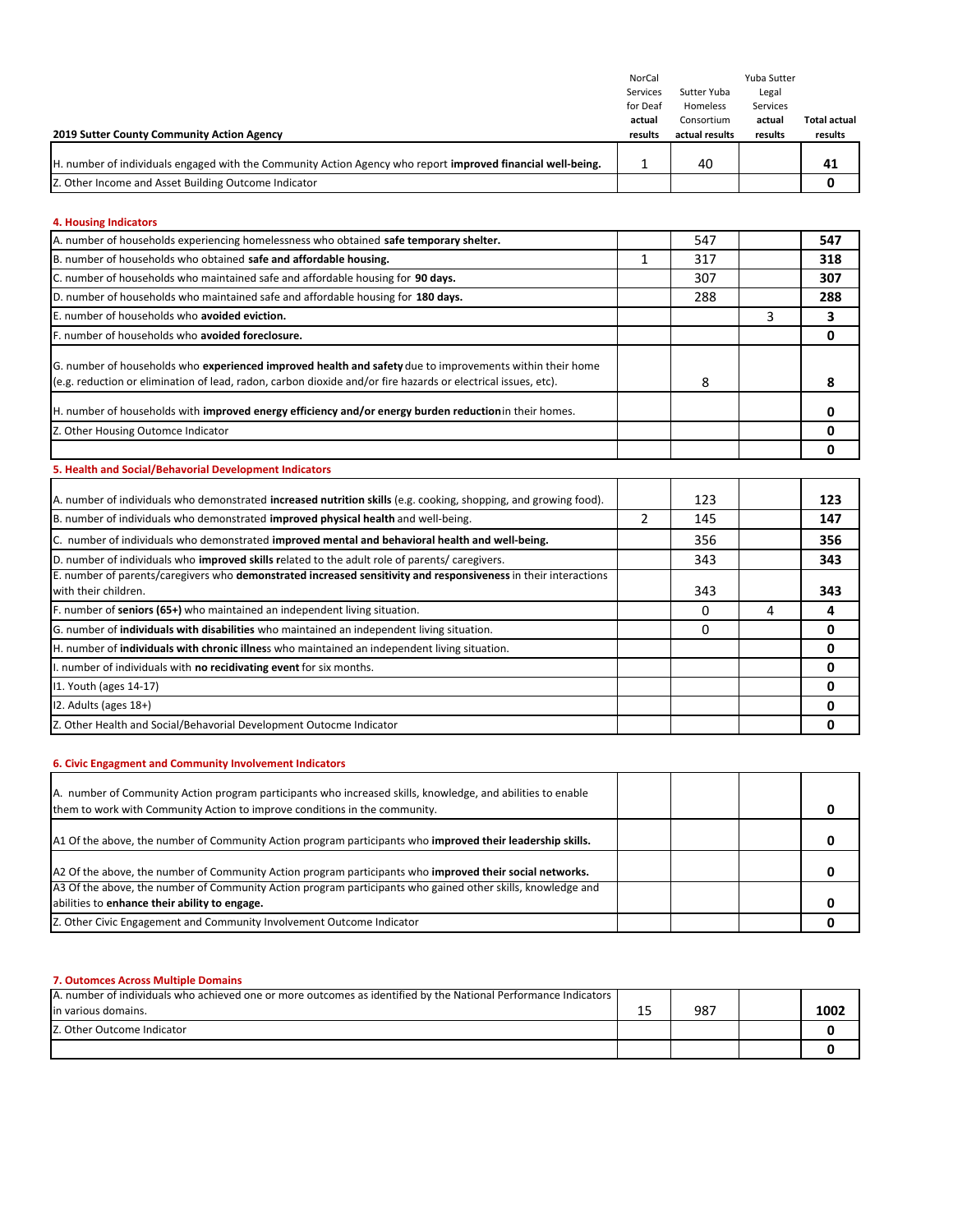|                                                             | NorCal       |            | Sutter Yuba Yuba Sutter | <b>SCCAA</b>     |                     |
|-------------------------------------------------------------|--------------|------------|-------------------------|------------------|---------------------|
|                                                             | Services for | Homeless   | Legal                   | Board of         |                     |
| 2019 Sutter County Community Action Agency                  | Deaf         | Consortium | Services                | <b>Directors</b> | <b>Total Served</b> |
| <b>Module 4-Blule Service Tabs Individuals Served</b>       |              |            |                         |                  |                     |
| 1. Employment Indicators                                    |              |            |                         |                  |                     |
| Skills Training and Opportunities for Experience (SRV 1a-f) |              |            |                         |                  |                     |
| SRV 1a Vocational Training                                  |              | 45         |                         |                  | 45                  |
| SRV 1b On-the-Job and other Work Experience                 |              | 45         |                         |                  | 45                  |
| SRV 1c Youth Summer Work Placements                         |              |            |                         |                  | 0                   |
| SRV 1d Apprenticeship/Internship                            |              |            |                         |                  | 0                   |
| SRV 1e Self-Employment Skills Training                      | 1            |            |                         |                  | 1                   |
| SRV 1f Job Readiness Training                               |              | 62         |                         |                  | 62                  |
| Career Counseling (SRV 1g-h)                                |              |            |                         |                  |                     |
| SRV 1g Workshops                                            |              |            |                         |                  | 0                   |
| SRV 1h Coaching                                             |              |            |                         |                  | 0                   |
| Job Search (SRV 1i-n)                                       |              |            |                         |                  |                     |
| SRV 1i Coaching                                             |              | 45         |                         |                  | 45                  |
| SRV 1j Resume Development                                   |              | 62         |                         |                  | 62                  |
| SRV 1k Interview Skills Training                            |              | 62         |                         |                  | 62                  |
| SRV 1l Job Referrals                                        |              |            |                         |                  | 0                   |
| SRV 1m Job Placements                                       |              |            |                         |                  | 0                   |
| SRV 1n Pre-employment physicals, background checks, etc.    |              |            |                         |                  | 0                   |
| Post Employment Supports (SRV 1o-p)                         |              |            |                         |                  |                     |
| SRV 1o Coaching                                             |              |            |                         |                  | 0                   |
| SRV 1p Interactions with employers                          |              |            |                         |                  | 0                   |
| <b>Employment Supplies (SRV 1g)</b>                         |              |            |                         |                  |                     |
| SRV 1q Employment Supplies                                  |              |            |                         |                  | 0                   |

# **2. Education and Cognitive Development Indicators**

| Child/Young Adult Education Programs (SRV 2a-i)                                            |   |                |                |
|--------------------------------------------------------------------------------------------|---|----------------|----------------|
| SRV 2a Early Head Start                                                                    |   | 12             | 12             |
| SRV 2b Head Start                                                                          |   | 12             | 12             |
| SRV 2c Other Early-Childhood (0-5 yr. old) Education                                       |   | 12             | 12             |
| SRV 2d K-12 Education                                                                      | 3 | 10             | 13             |
| SRV 2e K-12 Support Services                                                               | 1 | 10             | 11             |
| SRV 2f Financial Literacy Education                                                        |   |                | 0              |
| SRV 2g Literacy/English Language Education                                                 |   |                | 0              |
| SRV 2h College-Readiness Preparation/Support                                               |   |                | 0              |
| SRV 2i Other Post Secondary Preparation                                                    |   |                | 0              |
| SRV 2j Other Post Secondary Support                                                        |   |                | 0              |
| <b>School Supplies (SRV 2k)</b>                                                            |   |                |                |
| SRV 2k School Supplies                                                                     |   | 10             | 10             |
| Extra-curricular Programs (SRV 2l-q)                                                       |   |                |                |
| SRV 2l Before and After School Activities                                                  |   | 22             | 22             |
| SRV 2m Summer Youth Recreational Activities                                                |   | 22             | 22             |
| SRV 2n Summer Education Programs                                                           |   |                | 0              |
| SRV 2o Behavior Improvement Programs (attitude, self-esteem, Dress-for-Success, etc.)      |   | 10             | 10             |
| SRV 2p Mentoring                                                                           |   | $\overline{2}$ | $\overline{2}$ |
| SRV 2q Leadership Training                                                                 |   |                | 0              |
| <b>Adult Education Programs (SRV 2r-z)</b>                                                 |   |                |                |
| SRV 2r Adult Literacy Classes                                                              |   |                | 0              |
| SRV 2s English Language Classes                                                            |   |                | 0              |
| <b>SRV 2t Basic Education Classes</b>                                                      |   |                | 0              |
| SRV 2u High School Equivalency Classes                                                     |   |                | 0              |
| SRV 2v Leadership Training                                                                 |   |                | 0              |
| SRV 2w Parenting Supports (may be a part of the early childhood programs identified above) |   | 22             | 22             |
| SRV 2x Applied Technology Classes                                                          |   |                | 0              |
| SRV 2y Post-Secondary Education Preparation                                                |   |                | 0              |
| SRV 2z Financial Literacy Education                                                        |   |                | $\Omega$       |
| <b>Post-Secondary Education Supports (SRV 2aa)</b>                                         |   |                |                |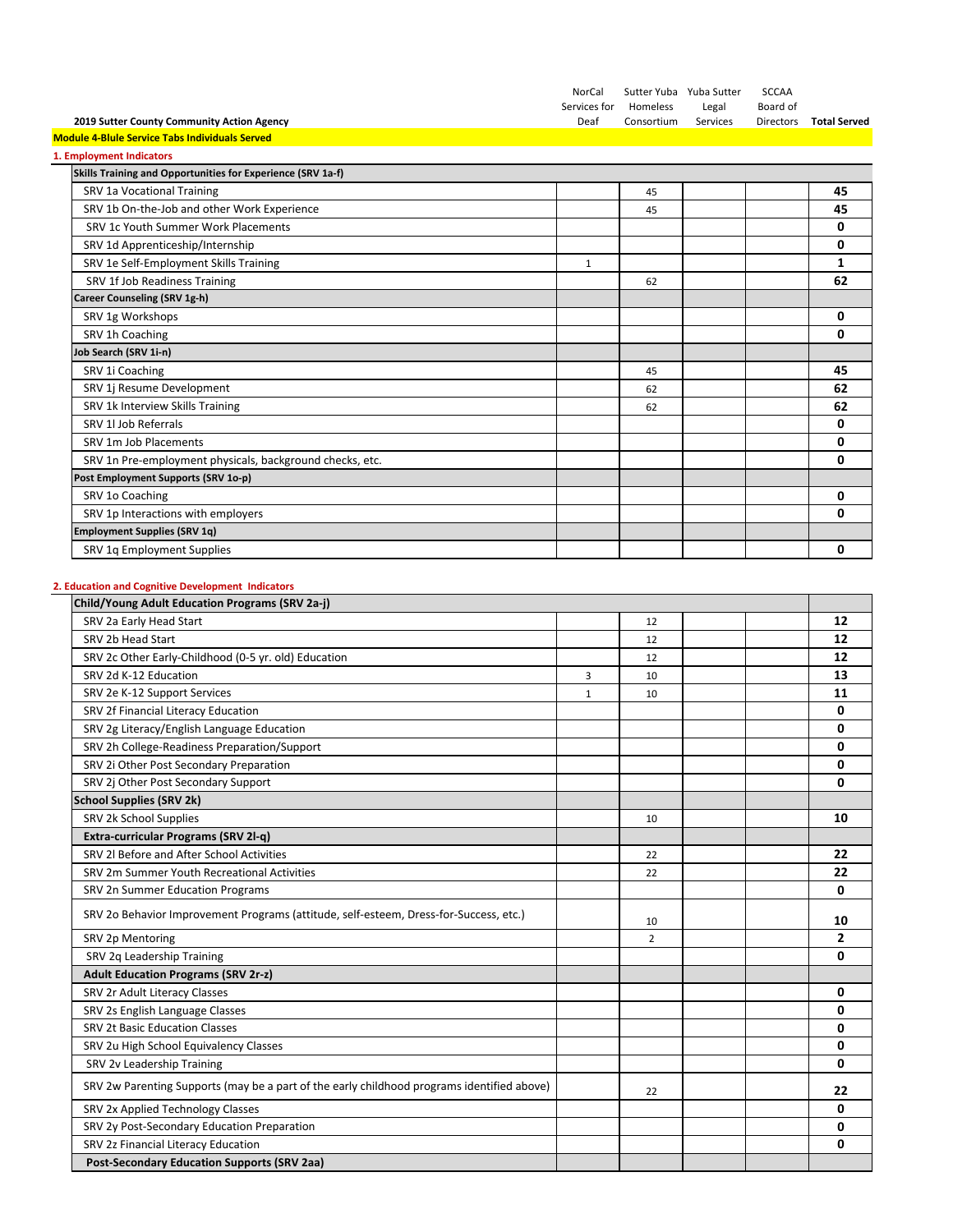|                                                           | NorCal       | Sutter Yuba | Yuba Sutter | <b>SCCAA</b>     |                     |
|-----------------------------------------------------------|--------------|-------------|-------------|------------------|---------------------|
|                                                           | Services for | Homeless    | Legal       | Board of         |                     |
| 2019 Sutter County Community Action Agency                | Deaf         | Consortium  | Services    | <b>Directors</b> | <b>Total Served</b> |
| SRV 2aa College applications, text books, computers, etc. |              |             |             |                  |                     |
| <b>Financial Aid Assistance (SRV 2bb)</b>                 |              |             |             |                  |                     |
| SRV 2bb Scholarships                                      |              |             |             |                  |                     |
| Home Visits (SVR 2cc)                                     |              |             |             |                  |                     |
| <b>SRV 2cc Home Visits</b>                                |              | 48          |             |                  | 48                  |

# **3. Income and Asset Building Indicators**

| <b>Training and Counseling Services (SRV 3a-f)</b>                                    |   |    |                |    |
|---------------------------------------------------------------------------------------|---|----|----------------|----|
| SRV 3a Financial Capability Skills Training                                           |   | 45 |                | 45 |
| SRV 3b Financial Coaching/Counseling                                                  |   | 45 |                | 45 |
| SRV 3c Financial Management Programs (including budgeting, credit management, credit  |   |    |                |    |
| repair, credit counseling, etc.)                                                      |   | 45 | $\overline{7}$ | 52 |
| SRV 3d First-time Homebuyer Counseling                                                |   |    |                | 0  |
| SRV 3e Foreclosure Prevention Counseling                                              |   |    |                | 0  |
| SRV 3f Small Business Start-Up and Development Counseling Sessions/Classes            |   |    |                | 0  |
| <b>Benefit Coordination and Advocacy (SRV 3g-I)</b>                                   |   |    |                |    |
| SRV 3g Child Support Payments                                                         |   |    |                | 0  |
| SRV 3h Health Insurance                                                               |   |    |                | 0  |
| SRV 3i Social Security/SSI Payments                                                   | 1 | 12 | 2              | 15 |
| SRV 3j Veteran's Benefits                                                             |   |    |                | 0  |
| <b>SRV 3k TANF Benefits</b>                                                           |   |    |                | 0  |
| <b>SRV 3I SNAP Benefits</b>                                                           |   |    |                | 0  |
| Asset Building (SRV 3m-o)                                                             |   |    |                |    |
| SRV 3m Saving Accounts/IDAs and other asset building accounts                         |   |    |                | 0  |
| SRV 3n Other financial products (IRA accounts, MyRA, other retirement accounts, etc.) |   |    |                | 0  |
| SRV 3o VITA, EITC, or Other Tax Preparation programs                                  |   |    |                | 0  |
| SRV 3p Loans And Grants (SRV 3p-q)                                                    |   |    |                |    |
| SRV 3p Micro-loans                                                                    |   |    |                | 0  |
| SRV 3g Business incubator/business development loans                                  |   |    |                | 0  |

# **4. Housing Indicators**

| Housing Payment Assistance (SRV 4a-e)                                                        |   |     |   |     |
|----------------------------------------------------------------------------------------------|---|-----|---|-----|
| SRV 4a Financial Capability Skill Training                                                   |   | 12  |   | 12  |
| SRV 4b Financial Coaching/Counseling                                                         |   |     |   | 0   |
| SRV 4c Rent Payments (includes Emergency Rent Payments)                                      |   |     |   | 0   |
| SRV 4d Deposit Payments                                                                      |   | 19  |   | 19  |
| SRV 4e Mortgage Payments (includes Emergency Mortgage Payments)                              |   |     |   | 0   |
| <b>Eviction Prevention Services (SRV 4f-h)</b>                                               |   |     |   |     |
| SRV 4f Eviction Counseling                                                                   |   |     | 1 | 1   |
| SRV 4g Landlord/Tenant Mediations                                                            |   |     |   | 0   |
| SRV 4h Landlord/Tenant Rights Education                                                      |   | 26  | 3 | 29  |
| Utility Payment Assistance (SRV 4i-l)                                                        |   |     |   |     |
| SRV 4i Utility Payments (LIHEAP-includes Emergency Utility Payments)                         |   |     |   | 0   |
| SRV 4j Utility Deposits                                                                      |   |     |   | 0   |
| SRV 4k Utility Arrears Payments                                                              |   |     |   | 0   |
| SRV 4l Level Billing Assistance                                                              |   |     |   | 0   |
| Housing Placement/Rapid Re-housing (SRV 4m-p)                                                |   |     |   |     |
| SRV 4m Temporary Housing Placement (includes Emergency Shelters)                             |   | 221 |   | 221 |
| SRV 4n Transitional Housing Placements                                                       |   |     |   | 0   |
| SRV 4o Permanent Housing Placements                                                          | 1 | 61  |   | 62  |
| SRV 4p Rental Counseling                                                                     |   |     |   | 0   |
| Housing Maintenance & Improvements (SRV 4q)                                                  |   |     |   |     |
| SRV 4q Home Repairs (e.g. structural, appliance, heating systems. etc.) (Including Emergency |   |     |   |     |
| Home Repairs)                                                                                |   | 5   |   | 5   |
| <b>Weatherization Services (SRV 4r-t)</b>                                                    |   |     |   |     |
| SRV 4r Independent-living Home Improvements (e.g. ramps, tub and shower grab bars,           |   |     |   |     |
| handicap accessible modifications, etc.)                                                     |   |     |   | n   |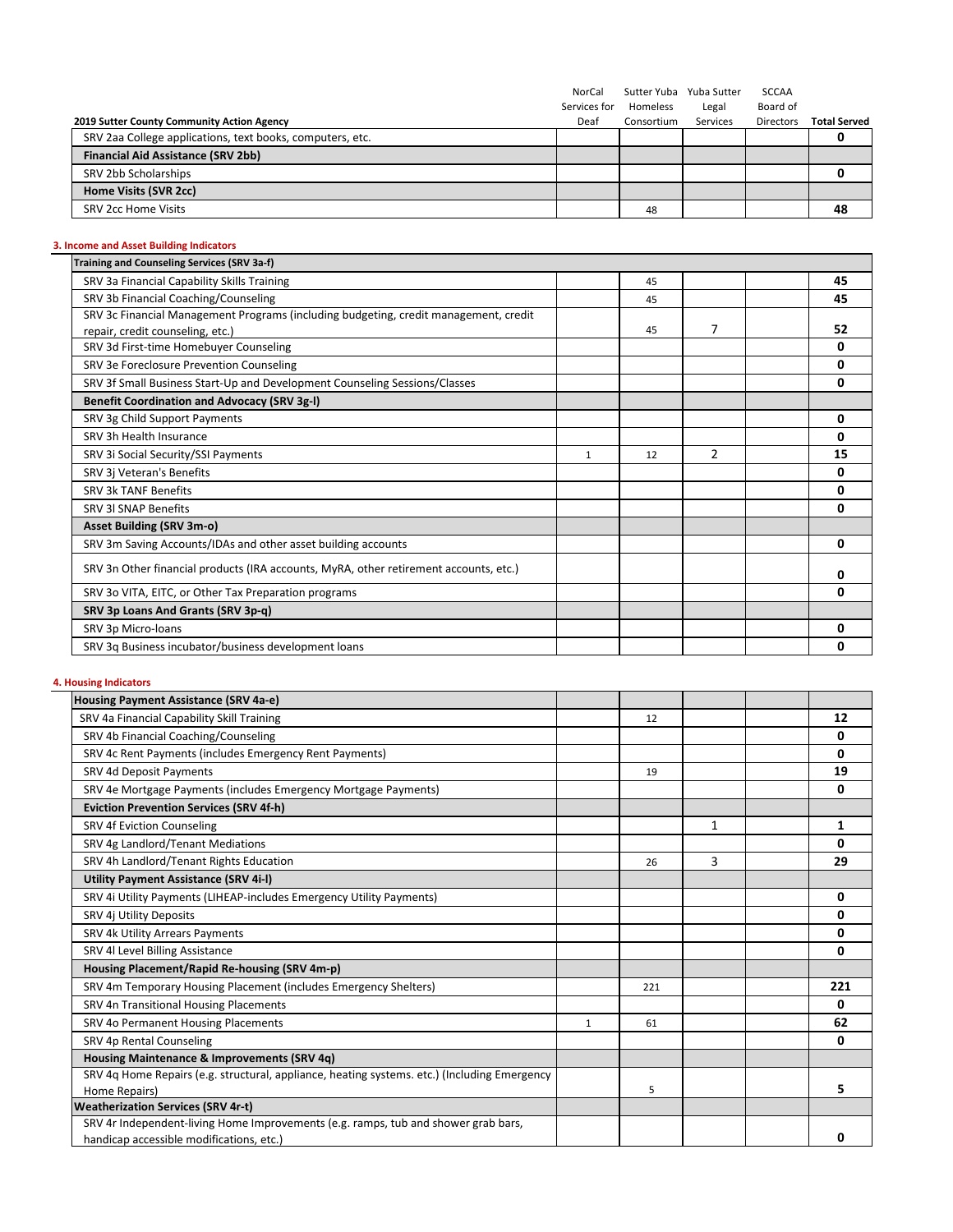|                                                                                                                                          | NorCal<br>Services for | Homeless   | Sutter Yuba Yuba Sutter<br>Legal | <b>SCCAA</b><br>Board of |                     |
|------------------------------------------------------------------------------------------------------------------------------------------|------------------------|------------|----------------------------------|--------------------------|---------------------|
| 2019 Sutter County Community Action Agency<br>SRV 4s Healthy Homes Services(e.g. reduction or elimination of lead, radon, carbon dioxide | Deaf                   | Consortium | Services                         | Directors                | <b>Total Served</b> |
| and/or fire hazards or electrical issues, etc.)                                                                                          |                        |            |                                  |                          | 0                   |
| SRV 4t Energy Efficiency Improvements (e.g. insullation, air sealing, furnace repair, etc.)                                              |                        |            |                                  |                          | 0                   |
| 5. Health and Social/Behavorial Development Indicators                                                                                   |                        |            |                                  |                          |                     |
| Health Services, Screening and Assessments (SRV 5a-j)                                                                                    |                        |            |                                  |                          |                     |
| <b>SRV 5a Immunizations</b>                                                                                                              |                        | 11         |                                  |                          | 11                  |
| SRV 5b Physicals                                                                                                                         | 2                      |            | $\overline{2}$                   |                          | 4                   |
| SRV 5c Developmental Delay Screening                                                                                                     |                        | 12         |                                  |                          | 12                  |
| SRV 5d Vision Screening                                                                                                                  |                        |            |                                  |                          | 0                   |
| <b>SRV 5e Prescription Payments</b>                                                                                                      |                        |            |                                  |                          | 0                   |
| SRV 5f Doctor Visit Payments                                                                                                             |                        |            |                                  |                          | 0                   |
| SRV 5g Maternal/Child Health                                                                                                             |                        |            |                                  |                          | 0                   |
| SRV 5h Nursing Care Sessions                                                                                                             |                        | 78         |                                  |                          | 78                  |
| SRV 5i In-Home Affordable Seniors/Disabled Care Sessions                                                                                 |                        |            |                                  |                          |                     |
| (Nursing, Chores, Personal Care Services)                                                                                                |                        |            |                                  |                          | 0                   |
| SRV 5j Health Insurance Options Counseling                                                                                               |                        | 23         |                                  |                          | 23                  |
| Reproductive Health Services (SRV 5k-o)                                                                                                  |                        |            |                                  |                          |                     |
| SRV 5k Coaching Sessions                                                                                                                 |                        |            |                                  |                          | 0                   |
| SRV 5I Family Planning Classes                                                                                                           |                        |            |                                  |                          | 0                   |
| SRV 5m Contraceptives                                                                                                                    |                        |            |                                  |                          | 0                   |
| SRV 5n STI/HIV Prevention Counseling Sessions                                                                                            |                        |            |                                  |                          | 0                   |
| SRV 5o STI/HIV Screenings                                                                                                                |                        |            |                                  |                          | 0                   |
| <b>Wellness Education (SRV 5p-q)</b>                                                                                                     |                        |            |                                  |                          |                     |
| SRV 5p Wellness Classes (stress reduction, medication management, mindfulness, etc.)                                                     |                        | 15         |                                  |                          | 15                  |
| SRV 5q Exercise/Fitness                                                                                                                  |                        |            |                                  |                          | 0                   |
| Mental/Behavioral Health (SRV 5r-x)                                                                                                      |                        |            |                                  |                          |                     |
| <b>SRV 5r Detoxification Sessions</b>                                                                                                    |                        |            |                                  |                          | 0                   |
| SRV 5s Substance Abuse Screenings                                                                                                        |                        | 45         |                                  |                          | 45                  |
| SRV 5t Substance Abuse Counseling                                                                                                        |                        | 45         |                                  |                          | 45                  |
| SRV 5u Mental Health Assessments                                                                                                         |                        | 45         |                                  |                          | 45                  |
| SRV 5v Mental Health Counseling                                                                                                          |                        | 11         |                                  |                          | 11                  |
| SRV 5w Crisis Response/Call-In Responses                                                                                                 |                        |            |                                  |                          | 0                   |
| SRV 5x Domestic Violence Programs                                                                                                        |                        |            |                                  |                          | 0                   |
| Support Groups (SRV 5y-aa)                                                                                                               |                        |            |                                  |                          |                     |
| SRV 5y Substance Abuse Support Group Meetings                                                                                            |                        |            |                                  |                          |                     |
| SRV 5z Domestic Violence Support Group Meetings                                                                                          |                        | 47<br>49   |                                  |                          | 47<br>49            |
| SRV 5aa Mental Health Support Group Meeting                                                                                              |                        | 5          |                                  |                          | 5                   |
| Dental Services, Screenings and Exams (SRV 5bb-ee)                                                                                       |                        |            |                                  |                          |                     |
| SRV 5bb Adult Dental Screening/Exams                                                                                                     |                        |            |                                  |                          | 0                   |
| SRV 5cc Adult Dental Services (including Emergency Dental Procedures)                                                                    |                        |            |                                  |                          | 0                   |
| SRV 5dd Child Dental Screenings/Exams                                                                                                    |                        |            |                                  |                          | 0                   |
| SRV 5ee Child Dental Services (including Emergency Dental Procedures)                                                                    |                        |            |                                  |                          | 0                   |
|                                                                                                                                          |                        |            |                                  |                          |                     |
| <b>Nutrition and Food/Meals (SRV 5ff-jj)</b>                                                                                             |                        |            |                                  |                          |                     |
| SRV 5ff Skills Classes (Gardening, Cooking, Nutrition)                                                                                   |                        | 117        |                                  |                          | 117                 |
| SRV 5gg Community Gardening Activities                                                                                                   |                        | 45         |                                  |                          | 45                  |
| SRV 5hh Incentives (e.g. gift card for food preparation, rewards for participation, etc.)                                                |                        |            |                                  |                          | 0                   |
| SRV 5ii Prepared Meals                                                                                                                   |                        | 181        |                                  |                          | 181                 |
| SRV 5jj Food Distribution (Food Bags/Boxes, Food Share Program, Bags of Groceries)                                                       |                        | 114        |                                  |                          | 114                 |
| Family Skills Development (SRV 5kk-mm)                                                                                                   |                        |            |                                  |                          |                     |
| SRV 5kk Family Mentoring Sessions                                                                                                        |                        | 45         |                                  |                          | 45                  |
| SRV 5II Life Skills Coaching Sessions                                                                                                    |                        | 45         |                                  |                          | 45                  |
| <b>SRV 5mm Parenting Classes</b>                                                                                                         |                        | 45         |                                  |                          | 45                  |
| <b>Emergency Hygiene Assistance (SRV 5nn-oo)</b>                                                                                         |                        |            |                                  |                          |                     |
| SRV 5nn Kits/boxes                                                                                                                       |                        | 45         |                                  |                          | 45                  |
| SRV 500 Hygiene Facility Utilizations (e.g. showers, toilets, sinks)                                                                     |                        | 67         |                                  |                          | 67                  |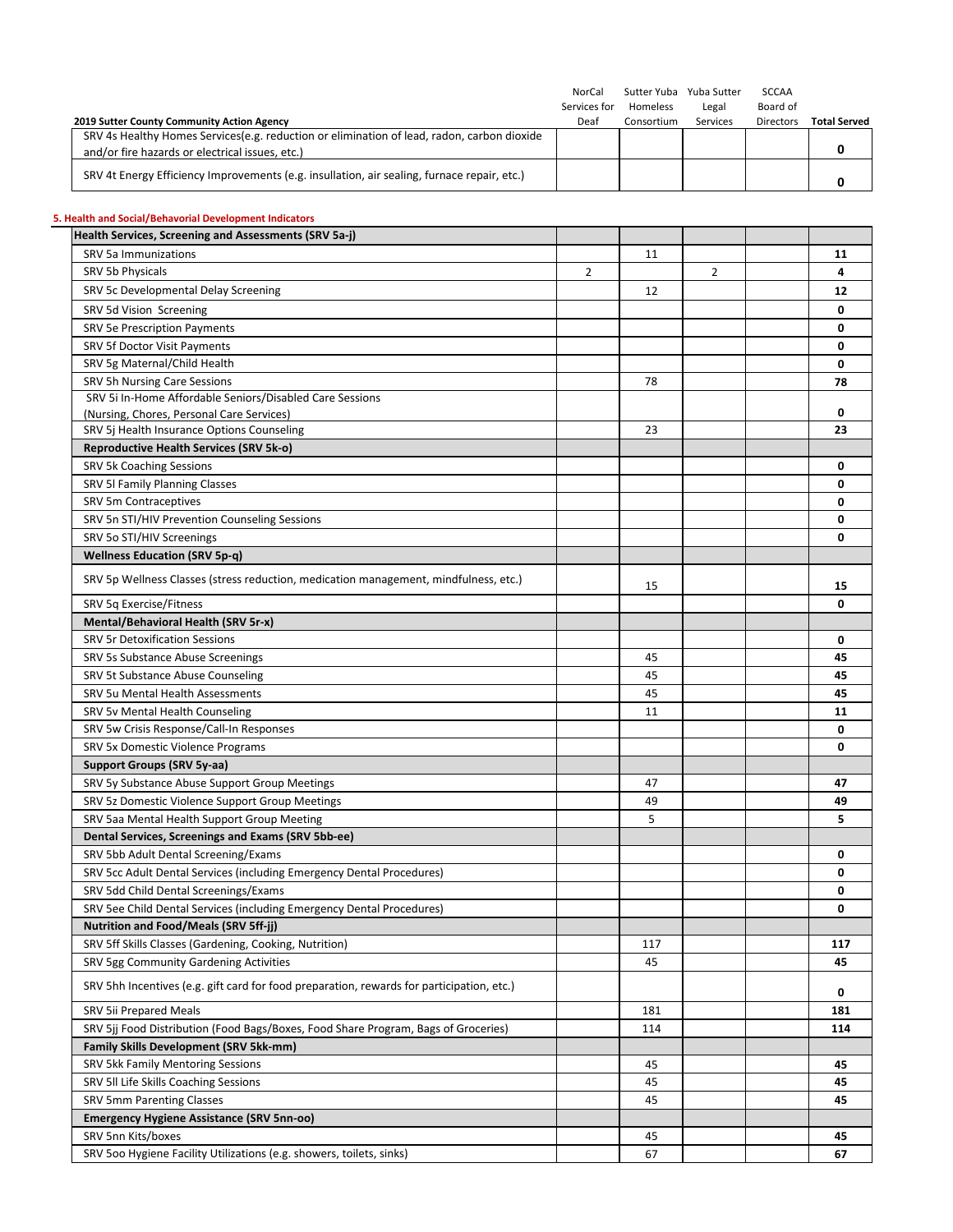#### **2019 Sutter County Community Action Agency**

SCCAA Board of

#### **6. Civic Engagment and Community Involvement Indicators**

| SRV 6a Voter Education and Access   |  |  |  |
|-------------------------------------|--|--|--|
| SRV 6b Leadership Training          |  |  |  |
| SRV 6c Tri-partite Board Membership |  |  |  |
| SRV 6d Citizenship Classes          |  |  |  |
| SRV 6e Getting Ahead Classes        |  |  |  |
| SRV 6f Volunteer Training           |  |  |  |

## **7. Outomces Across Multiple Domains**

| 4              | 1192 |      |    | 1,196          |
|----------------|------|------|----|----------------|
|                |      |      |    |                |
|                | 86   |      |    | 86             |
|                |      |      |    |                |
| $\mathbf{1}$   | 2483 |      | 35 | 2,519          |
|                |      |      |    |                |
|                |      |      |    |                |
|                |      |      |    | 1,854          |
|                |      |      |    |                |
|                |      |      |    | 0              |
|                |      |      |    | 0              |
|                |      |      |    |                |
|                |      |      |    | 0              |
|                |      |      |    |                |
|                |      |      |    | 0              |
| 4              |      |      |    | 4              |
|                |      |      |    | 0              |
|                |      |      |    |                |
| 2              |      |      |    | $\overline{2}$ |
|                |      |      |    |                |
| $\overline{2}$ |      |      |    | $\overline{2}$ |
|                |      |      |    |                |
| 2              | 16   | 15   |    | 33             |
|                |      |      |    |                |
|                | 321  |      |    | 321            |
|                |      |      |    |                |
|                |      |      |    |                |
|                |      |      |    | 0              |
|                |      | 1854 |    |                |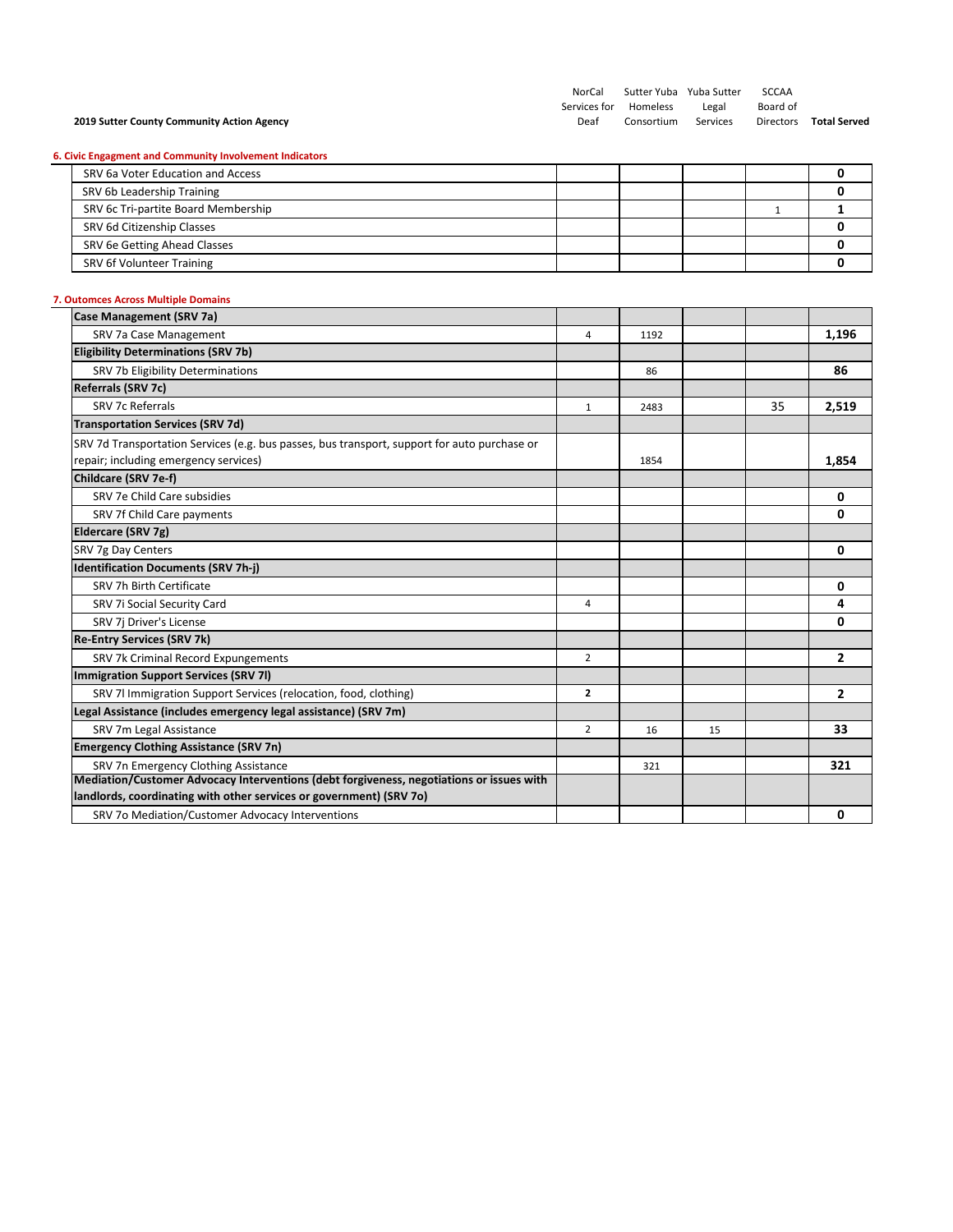|                                   | 2019 Sutter County Community Action Agency Sub-Grantee Worksheet                                  | NorCal<br>Services for<br>Deaf<br>Annual | Homeless<br>Consortium<br>Annual | Sutter Yuba Yuba Sutter<br>Legal<br>Services<br>Annual | <b>Total Annual</b> |
|-----------------------------------|---------------------------------------------------------------------------------------------------|------------------------------------------|----------------------------------|--------------------------------------------------------|---------------------|
|                                   | <b>Module 4, Section C All Characteristics Report</b>                                             |                                          |                                  |                                                        |                     |
|                                   | <b>INDIVIDUALS</b>                                                                                |                                          |                                  |                                                        |                     |
| A                                 | Total unduplicated number of all INDIVIDUALS about whom one or more characteristics were obtained | 24                                       | 1,632                            | 94                                                     | 1,750               |
| B                                 | Total unduplicated number of all HOUSEHOLDS about whom one or more characteristics were obtained  | 21                                       | 738                              | 94                                                     | 853                 |
|                                   | 1 GENDER-number of individuals                                                                    |                                          |                                  |                                                        |                     |
| a                                 | Male                                                                                              | 12                                       | 548                              | 33                                                     | 593                 |
| b                                 | Female                                                                                            | 12                                       | 1,082                            | 61                                                     | 1,155               |
| c.                                | Other                                                                                             |                                          | $\mathbf{1}$                     |                                                        | $\mathbf{1}$        |
| d.                                | Unknown/not reported                                                                              |                                          | $\mathbf{1}$                     |                                                        | $\mathbf{1}$        |
|                                   | <b>TOTAL GENDER</b>                                                                               | 24                                       | 1,632                            | 94                                                     | 1,750               |
|                                   | 2 AGE-number of individuals                                                                       |                                          |                                  |                                                        |                     |
| a                                 | $0 - 5$                                                                                           | $\mathbf{1}$                             | 203                              |                                                        | 204                 |
| $\mathsf b$                       | 6 to 13                                                                                           | 3                                        | 240                              |                                                        | 243                 |
| $\mathsf{C}$                      | $14 - 17$                                                                                         | $\mathbf{1}$                             | 72                               |                                                        | 73                  |
| $\mathsf{d}$                      | 18-24                                                                                             | $\overline{2}$                           | 267                              |                                                        | 269                 |
| $\mathsf{e}% _{t}\left( t\right)$ | $25 - 44$                                                                                         | 9                                        | 583                              |                                                        | 592                 |
| f                                 | 45-54                                                                                             | $\overline{2}$                           | 126                              |                                                        | 128                 |
| g                                 | 55-59                                                                                             | 3                                        | 58                               |                                                        | 61                  |
| h                                 | 60-64                                                                                             | $\mathbf{1}$                             | 50                               | 19                                                     | 70                  |
|                                   | 65-74                                                                                             | $\mathbf{1}$                             | 28                               | 33                                                     | 62                  |
|                                   | $75+$                                                                                             | $\mathbf{1}$                             | 5                                | 42                                                     | 48                  |
| k                                 | Unknown/not reported                                                                              |                                          |                                  |                                                        | 0                   |
|                                   | <b>TOTAL AGE</b>                                                                                  | 24                                       | 1,632                            | 94                                                     | 1,750               |
|                                   | 3 EDUCATION LEVELS--number of individuals ages 14-24                                              |                                          |                                  |                                                        |                     |
| a                                 | $0 - 8$                                                                                           |                                          | 36                               |                                                        | 36                  |
| $\mathbf b$                       | 9-12/Non-Graduate                                                                                 | $\overline{2}$                           | 35                               |                                                        | 37                  |
| $\mathsf c$                       | High School Graduate/Equivalency Diploma                                                          | $\mathbf{1}$                             | 32                               |                                                        | 33                  |
| d                                 | 12 grade+ Some Post Secondary                                                                     |                                          | 16                               |                                                        | 16                  |
| e                                 | 2 or 4 yr. College Graduate                                                                       |                                          | $\mathbf{1}$                     |                                                        | $\mathbf{1}$        |
| f                                 | Graduate of othr post-secondary school                                                            |                                          |                                  |                                                        | 0                   |
| g                                 | Unknown/not reported                                                                              |                                          | 219                              |                                                        | 219                 |
|                                   | <b>TOTAL EDUCATION ages 14-24</b>                                                                 | $\overline{\mathbf{3}}$                  | 339                              | $\mathbf{0}$                                           | 342                 |

a 0‐8 16 4 **20** b 9-12/Non-Graduate 1 154 5 161 High School Graduate/Equivalency Diploma 14 14 420 33 467 d 12 grade+ Some Post Secondary 2 2 182 22 206 e 2 or 4 yr. College Graduate 65 9 **74 Graduate of othr post-secondary school** 13 **13** 13 Unknown/not reported 20 **20 20 20 TOTAL EDUCATION ages 25+ 17 850 94 961**

# 4 **DISCONNECTED YOUTH‐ number of individuals** a Youth ages 14‐24 who are neither working or in school 71 71 71 71 71

#### 5 **HEALTH‐ number of individuals**

3 **EDUCATION LEVELS‐‐number of individuals ages 25+**

| -<br>a | Disablina<br>$\cdots$<br>condition |                   |                        |            |     |
|--------|------------------------------------|-------------------|------------------------|------------|-----|
|        | <b>Yes</b>                         | $\sim$<br>74<br>- | $\overline{10}$<br>⊾ە+ | <u>. .</u> | --- |
|        |                                    |                   |                        |            |     |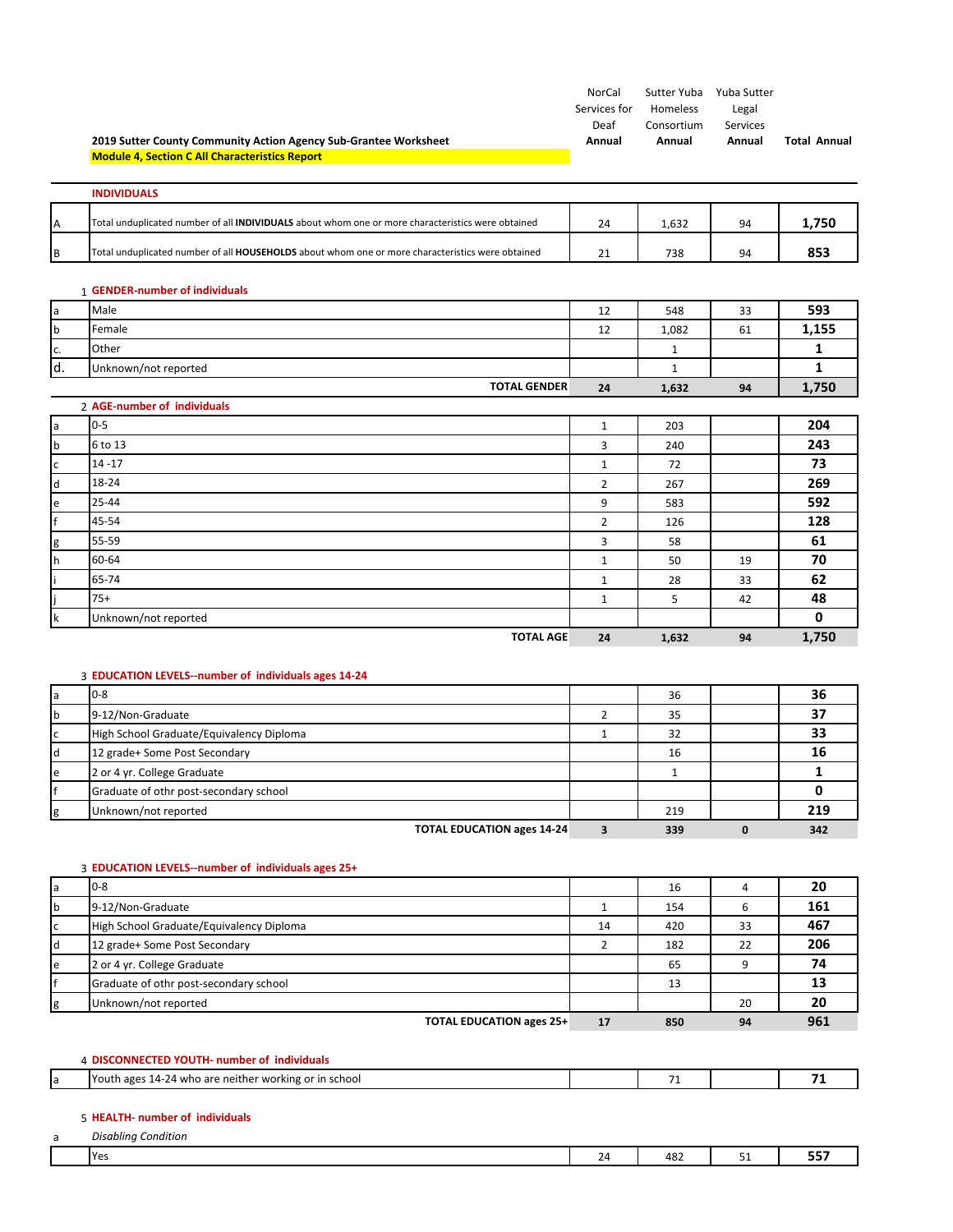|   |                                                                  | NorCal       | Sutter Yuba | Yuba Sutter |                     |
|---|------------------------------------------------------------------|--------------|-------------|-------------|---------------------|
|   |                                                                  | Services for | Homeless    | Legal       |                     |
|   |                                                                  | Deaf         | Consortium  | Services    |                     |
|   | 2019 Sutter County Community Action Agency Sub-Grantee Worksheet | Annual       | Annual      | Annual      | <b>Total Annual</b> |
|   | <b>No</b>                                                        |              | 685         | 43          | 728                 |
|   | Unknown/not reported                                             |              | 465         |             | 465                 |
|   | <b>TOTAL DISABLING CONDITION</b>                                 | 24           | 1,632       | 94          | 1,750               |
| b | <b>Health Insurance</b>                                          |              |             |             |                     |
|   | Yes                                                              | 23           | 1,052       | 94          | 1,169               |
|   | No.                                                              |              | 67          |             | 68                  |
|   | Unknown/not reported                                             |              | 513         |             | 513                 |
|   | <b>TOTAL HEALTH INSURANCE</b>                                    | 24           | 1,632       | 94          | 1,750               |

If individual reported that they had Health Insurance, please identify the source of health insurance below. C1‐c8 can be greater thatn 5b

*Health Insurance Sources*

| c.1 | Medicaid                                  |    | 918   | 33  | 960   |
|-----|-------------------------------------------|----|-------|-----|-------|
| c.2 | Medicare                                  | 8  | 67    | 84  | 159   |
| c.3 | State Children's Health Insurance Program |    | 22    |     | 26    |
| c.4 | State Health Insurance for Adults         |    | 53    |     | 54    |
| c.5 | Military Health Care                      |    | 6     | 4   | 10    |
| c.6 | Direct-Purchase                           |    |       |     |       |
| c.7 | <b>Employment Based</b>                   |    | 16    |     | 16    |
| c.8 | Unknown/not reported                      |    | 523   |     | 524   |
| c.9 | <b>TOTAL</b>                              | 24 | 1,605 | 126 | 1,755 |

#### 6 **ETHNICITY/RACE ‐ number of individuals**

|     | Ethnicity                               |    |       |    |       |
|-----|-----------------------------------------|----|-------|----|-------|
| a.1 | Hispanic, Latino or Spanish Origins     | 13 | 427   | 15 | 455   |
| a.2 | Not Hispanic, Latino or Spanish Origins | 11 | 1,141 | 79 | 1,231 |
| a.3 | Unknown/not reported                    |    | 64    |    | 64    |
|     | <b>TOTAL ETHNICITY</b>                  | 24 | 1,632 | 94 | 1,750 |

|     | Race                                       |    |       |    |       |
|-----|--------------------------------------------|----|-------|----|-------|
| b.1 | American Indian and Alaskan Native         |    | 42    |    | 44    |
| b.2 | Asian                                      |    | 28    |    | 35    |
| b.3 | <b>Black or African American</b>           |    | 154   |    | 155   |
| b.4 | Native Hawaiian and Other Pacific Islander |    | 8     |    | 8     |
| b.5 | White                                      | 10 | 838   | 79 | 927   |
| b.6 | Other                                      |    | 21    |    | 21    |
| b.7 | Multi-Race (any 2 or more of the above)    |    | 304   |    | 304   |
| b.8 | Unknown/not reported                       | 13 | 237   | 6  | 256   |
|     | <b>TOTAL RACE</b>                          | 24 | 1,632 | 94 | 1,750 |

#### 7 **MILITARY STATUS‐ number of individuals 18+**

| la. | Veteran                      |          | 34    |    | ລດ<br>-- |
|-----|------------------------------|----------|-------|----|----------|
| b.  | <b>Active Military</b>       |          |       |    |          |
| C.  | Unknown/not reported         | 10<br>-- | 1,081 | 89 | 1.189    |
|     | <b>TOTAL MILITARY STATUS</b> | 19       | 1,117 | 94 | 1,230    |

## 8 **WORK STATUS ‐ number of individuals 18+**

| Ia. | <b>Employed Full-Time</b>                  |     |     |
|-----|--------------------------------------------|-----|-----|
| Ib. | <b>Employed Part-Time</b>                  | 97  | 99  |
| IC. | Migrant Seasonal Farm Worker               |     |     |
| Id. | Unemployed (Short-Term, 6 months or less)  | 22  |     |
| le. | Unemployed (Long-Term, more than 6 months) | 111 |     |
| lf. | Unemployed (Not in Labor Force)            | 557 | 557 |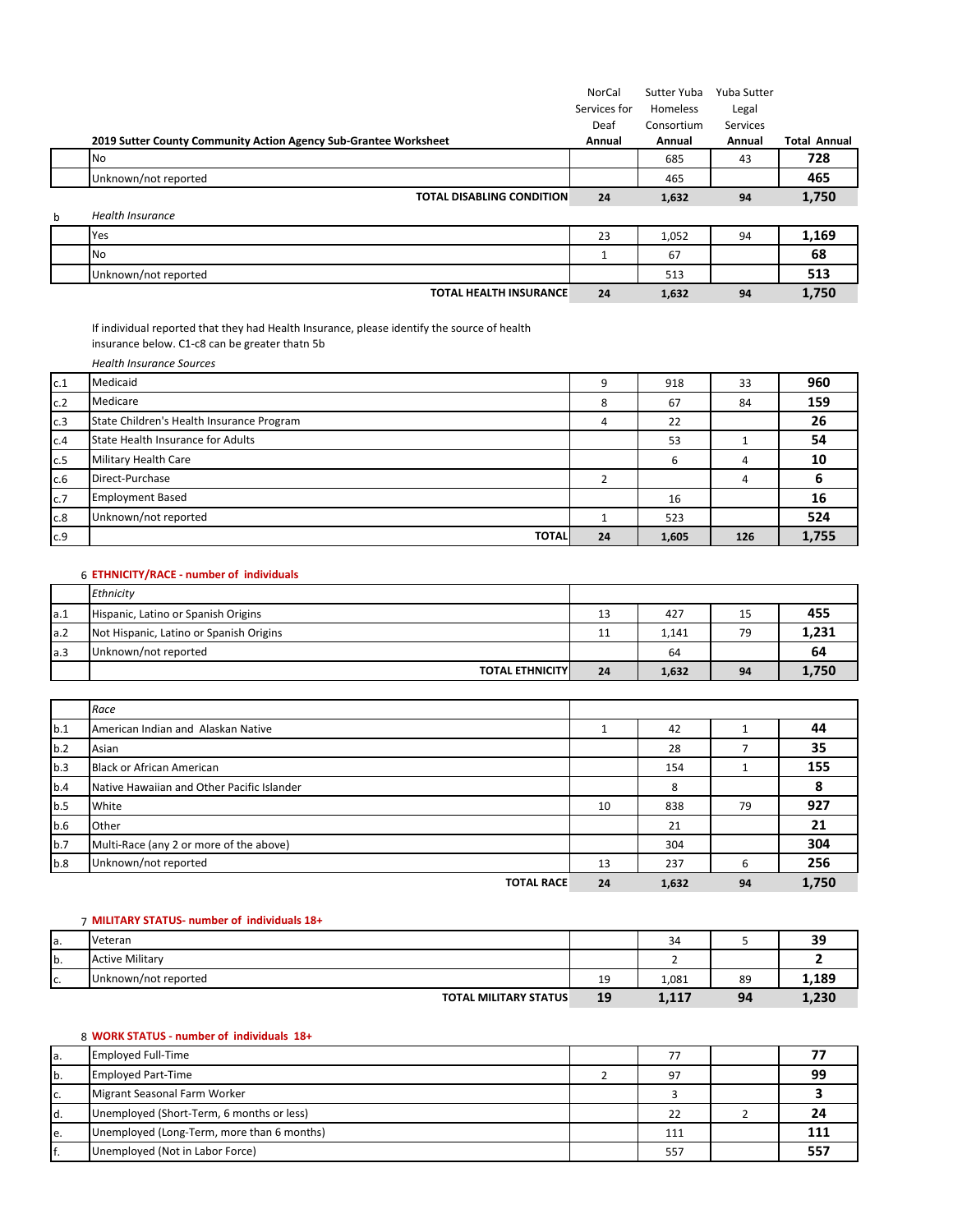|     |                                                                  | NorCal       | Sutter Yuba | Yuba Sutter |                     |
|-----|------------------------------------------------------------------|--------------|-------------|-------------|---------------------|
|     |                                                                  | Services for | Homeless    | Legal       |                     |
|     |                                                                  | Deaf         | Consortium  | Services    |                     |
|     | 2019 Sutter County Community Action Agency Sub-Grantee Worksheet | Annual       | Annual      | Annual      | <b>Total Annual</b> |
| g.  | Retired                                                          |              | 37          | 78          | 118                 |
| Ih. | Unknown/not reported                                             | 14           | 213         | 14          | 241                 |
|     | <b>TOTAL WORK STATUS</b>                                         | 19           | 1,117       | 94          | 1,230               |

## **HOUSEHOLD LEVEL CHARACTERISTICS**

## 9 **HOUSEHOLD TYPE‐ number of households**

| a | Single Person                    | 12 | 177 | 53 | 242 |
|---|----------------------------------|----|-----|----|-----|
| b | Two Adults - No Children         |    | 41  | 32 | 74  |
| c | Single Parent/Female             | 4  | 352 |    | 356 |
|   | Single Parent/Male               |    | 15  |    | 16  |
| e | Two-Parent Household             |    | 144 |    | 146 |
|   | Non-related Adults with Children |    | 8   |    |     |
| g | Multigenerational Household      |    |     |    |     |
|   | Other                            |    |     |    |     |
|   | Unknown/not reported             |    |     | 9  |     |
|   | <b>TOTAL HOUSEHOLD TYPE</b>      | 21 | 738 | 94 | 853 |

#### 10 **HOUSEHOLD SIZE‐number of households**

| a | Single Person               | 12 | 177 | 53 | 242 |
|---|-----------------------------|----|-----|----|-----|
| b | Two                         |    | 233 | 32 | 268 |
| C | Three                       |    | 195 |    | 204 |
| α | <b>IFour</b>                |    | 97  |    | 98  |
| e | Five                        |    | 29  |    | 30  |
|   | Six or more                 |    |     |    |     |
| σ | Unknown/not reported        |    |     |    |     |
|   | <b>TOTAL HOUSEHOLD SIZE</b> | 21 | 738 | 94 | 853 |

#### 11 **HOUSING‐‐Number of households**

| a   | Own                     |    | 18  | 37 | 56  |
|-----|-------------------------|----|-----|----|-----|
| b   | Rent                    | 16 | 31  | 50 | 97  |
| ГC  | Other permanent housing |    |     |    |     |
| ld. | <b>Homeless</b>         |    | 668 |    | 673 |
| e   | Other                   |    |     |    |     |
|     | Unknown/not reported    |    | 17  |    | 18  |
|     | <b>TOTAL HOUSING</b>    | 21 | 738 | 94 | 853 |

#### 12 **LEVEL OF HOUSEHOLD INCOME (% of HHS guideline)‐‐Number of households**

| a   | Up to 50%                       |    | 259 | 5  | 264 |
|-----|---------------------------------|----|-----|----|-----|
| b   | 51% to 75%                      |    | 99  | 8  | 107 |
| C   | 76% to 100%                     |    | 125 | 27 | 152 |
| ld. | 101% to 125%                    |    | 30  | 18 | 48  |
| e   | 126% to 150%                    |    | 18  | 8  | 26  |
|     | 151% to 175%                    |    | 138 |    | 145 |
| g   | 176% to 200%                    |    | 43  | 3  | 46  |
| rh. | 201% to 250%                    |    |     | 9  | q   |
|     | 250% and over                   |    |     | 9  | 9   |
|     | Unknown/not reported            | 21 | 26  |    | 47  |
|     | TOTAL LEVEL OF HOUSEHOLD INCOME | 21 | 738 | 94 | 853 |

| <b>SOURCES OF HOUSEHOLD INCOME</b>             |                |    |
|------------------------------------------------|----------------|----|
| Hncome from employment only                    | 94             | 94 |
| Income from Employment and Other Income Source | ∼.<br><u>_</u> |    |